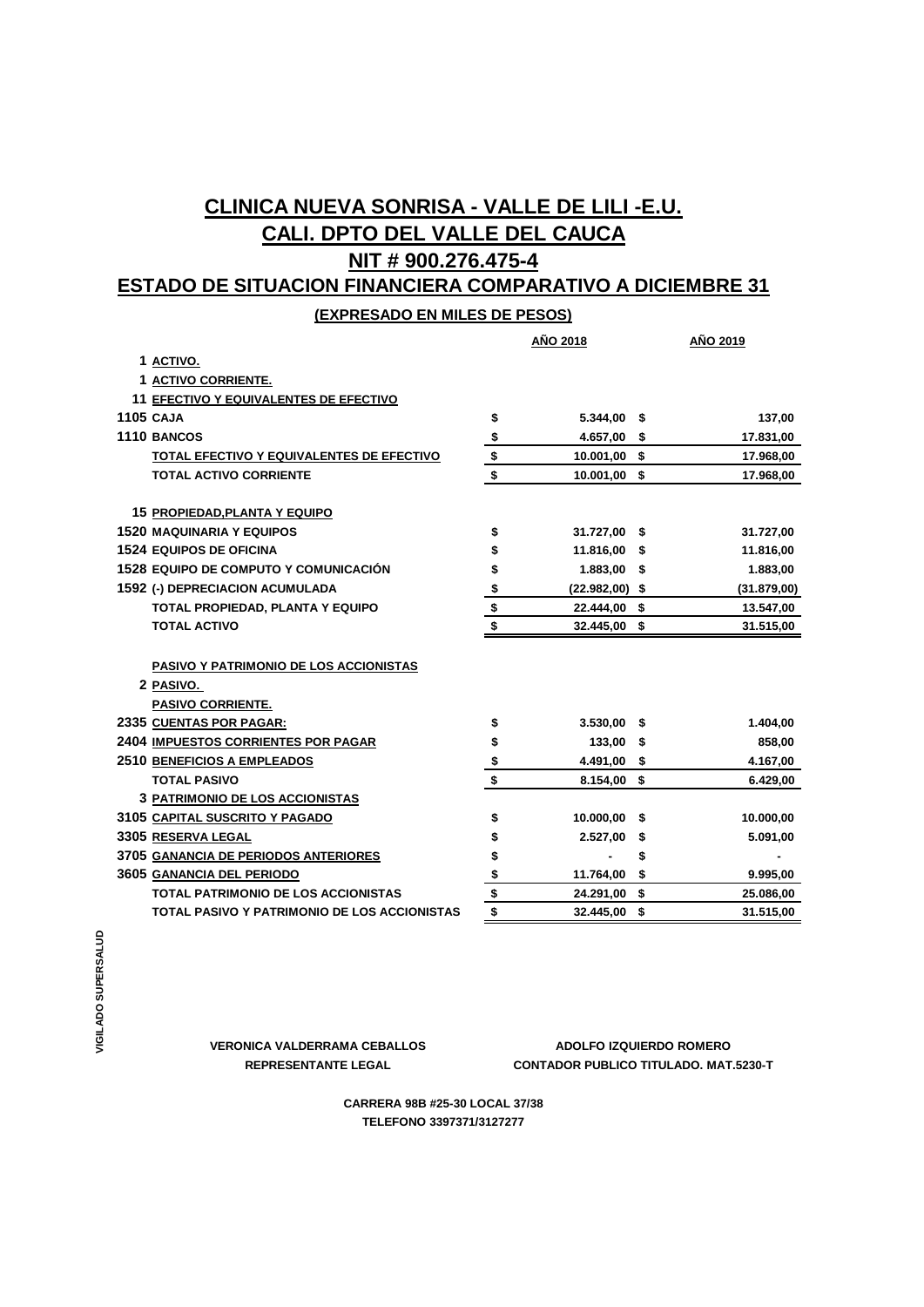### valledellili@clinicanuevasonrisa.com

## **CALI. DPTO DEL VALLE DEL CAUCA CLINICA NUEVA SONRISA - VALLE DE LILI -E.U. NIT # 900.276.475-4 ESTADO DEL RESULTADO INTEGRAL A DICIEMBRE 31 DE**

**(EXPRESADO EN MILES DE PESOS)**

|      |                                                 |                            | AÑO 2018                  |              | <u>AÑO 2019</u> |             |
|------|-------------------------------------------------|----------------------------|---------------------------|--------------|-----------------|-------------|
|      | 4 INGRESOS DE ACTIVIDADES ORDINARIAS            |                            |                           |              |                 |             |
|      | 4165 SERVICIO ODONTOLOGICO                      |                            | $\boldsymbol{\mathsf{s}}$ | 348.257,00   | \$              | 407.546,00  |
|      | <b>TOTAL INGRESOS</b>                           |                            | \$                        | 348.257,00   | \$              | 407.546,00  |
| 6    |                                                 |                            |                           |              |                 |             |
|      | 61 COSTOS DE VENTAS Y PRESTACION DE SERVICIOS   |                            |                           |              |                 |             |
| 6165 | SERVICIOS SOCIALES Y DE SALUD                   |                            | \$                        | 49.323,00 \$ |                 | 64.502,00   |
|      | <b>TOTAL COSTOS</b>                             |                            | \$                        | 49.323,00    | \$              | 64.502,00   |
|      | <b>GANANCIA BRUTA</b>                           |                            | \$                        | 298.934,00   | \$              | 343.044,00  |
|      |                                                 |                            |                           |              |                 |             |
|      | 5 GASTOS                                        |                            |                           |              |                 |             |
| 5105 | 51 GASTOS DE ADMINISTRACION                     |                            |                           |              |                 |             |
|      |                                                 | <b>DE PERSONAL</b>         | \$                        | 35.371,00    | S               | 41.770,00   |
| 5110 |                                                 | <b>HONORARIOS</b>          | \$                        | 152.008,00   | \$              | 179.525,00  |
| 5115 |                                                 | <b>IMPUESTOS</b>           | \$                        | 1.909,00     | \$              | 2.636,00    |
| 5120 |                                                 | <b>ARRENDAMIENTOS</b>      | \$                        | 58.331,00    | \$              | 67.661,00   |
| 5130 |                                                 | <b>SEGUROS</b>             | \$                        | 2.670,00     | \$              | 2.877,00    |
| 5135 |                                                 | <b>SERVICIOS</b>           | \$                        | 12.341,00    | \$              | 13.270,00   |
| 5140 |                                                 | <b>GASTOS LEGALES</b>      | \$                        | 1.255.00     | \$              | 1.758,00    |
| 5145 |                                                 | <b>MTTO Y REPARACIONES</b> | \$                        | 780,00       | \$              | 1.504,00    |
| 5160 |                                                 | <b>DEPRECIACIONES</b>      | \$                        | 4.731,00     | \$              | 4.355,00    |
| 5195 |                                                 | <b>DIVERSOS</b>            | \$                        | 4.488,00     | \$              | 4.012,00    |
|      | <b>TOTAL GASTOS DE ADMINISTRACION</b>           |                            | \$                        | 273.884,00   | \$              | 319.368,00  |
|      | 53 GASTOS FINANCIEROS                           |                            |                           |              |                 |             |
| 5305 | <b>BANCARIOS</b>                                |                            | \$                        | 7.286,00     | \$              | 5.681,00    |
|      | <b>GANANCIA ANTES DE IMPTOS DE RENTA Y CREE</b> |                            | $\frac{1}{2}$<br>\$       | 17.764,00    | \$              | 17.995,00   |
|      | 5404 GASTO POR IMPTO DE RENTA Y CREE            |                            |                           | (6.000, 00)  | \$              | (8.000, 00) |
|      | 3605 GANANCIA DEL PERIODO                       |                            |                           | 11.764,00    | \$              | 9.995,00    |

**VERONICA VALDERRAMA CEBALLOS**

#### **REPRESENTANTE LEGAL CONTADOR PUBLICO TITULADO. MAT.5230-T ADOLFO IZQUIERDO ROMERO**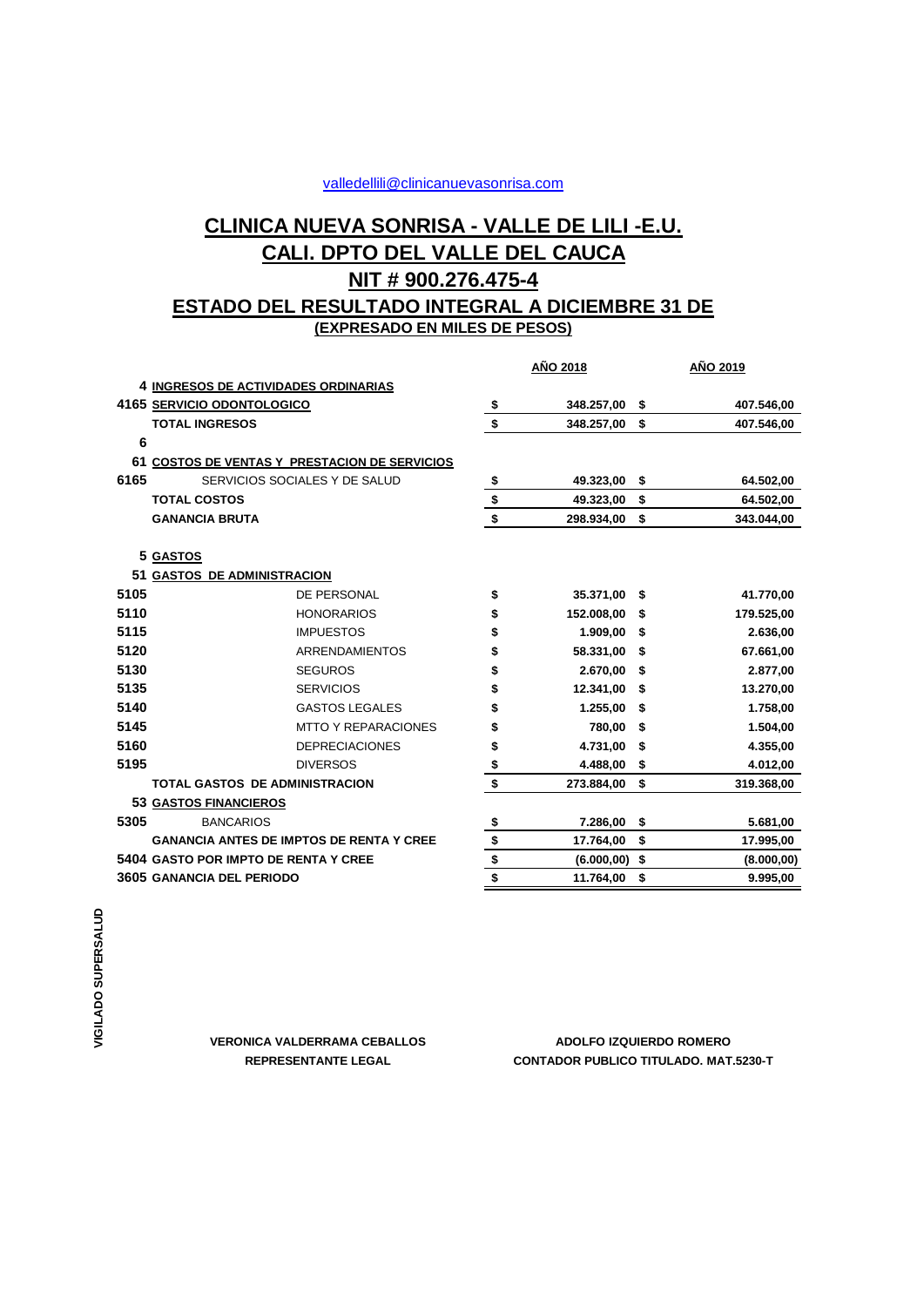**TELEFONO 3397371/3127277** valledellili@clinicanuevasonrisa.com CARREARA 98B #25-30 LOCAL 37/38